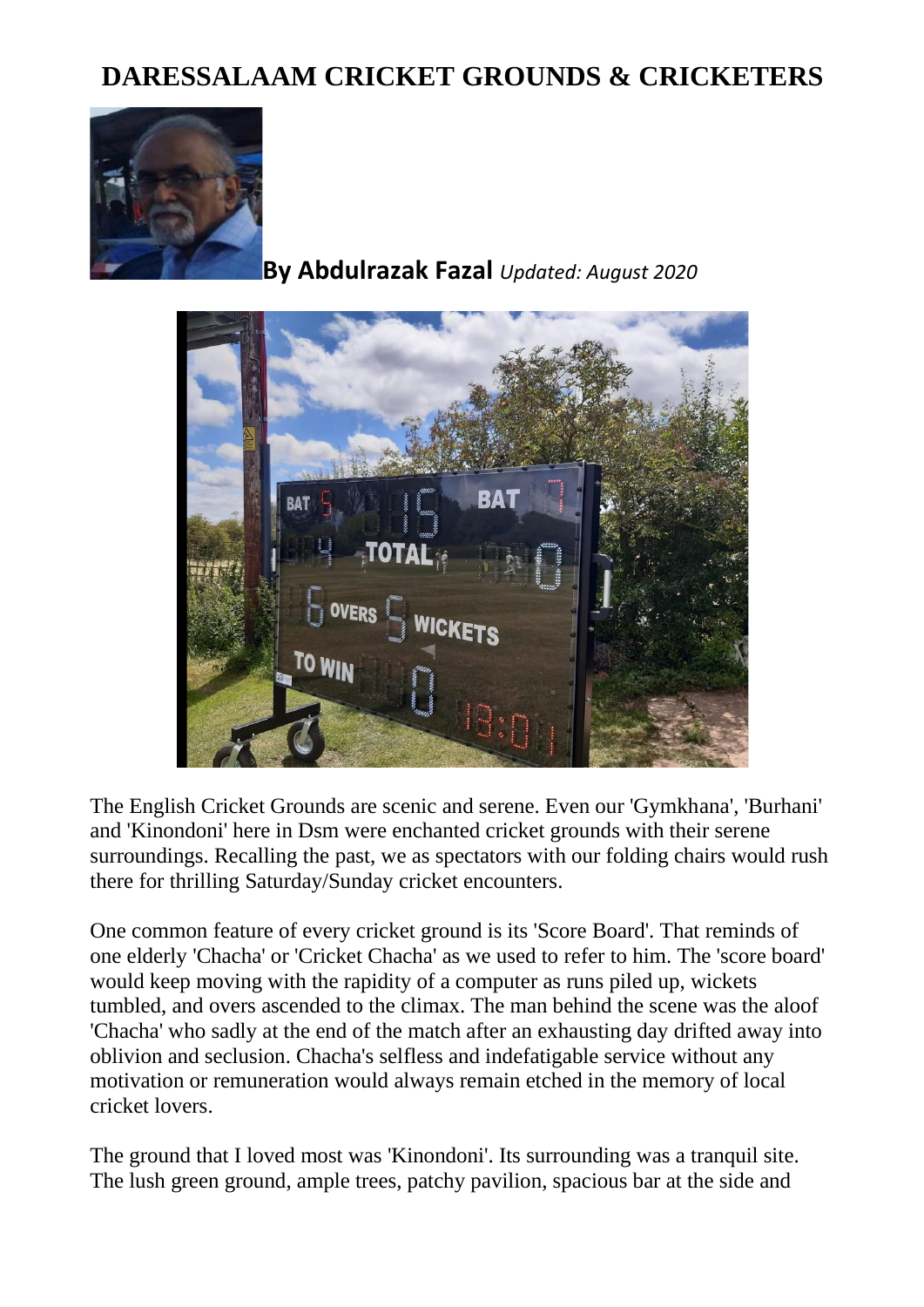right opposite there the 'Police Mess' and 'Railway Quarters'. Burhani's ground with its beautiful pavilion is still being well maintained. It belongs to the Bohoras who occasionally play friendly games and have built a mosque and hall adjacent to it. Also, the ground is now surrounded by a number of shops, offices and restaurants.

Dsm Gymkhana cricket ground now bears a different outlook. No more remains its openness and spaciousness. Dsm's commercial upsurge is amply evidenced by the skyscrapers in the background. In the past there would be drumbeats and trumpet blaring by spectators that provided a festive environment at the various grounds. During 'teatime' cups of tea and coffee made rounds, and platters of snacks and biting passed on to us sitting in a group. Cricket action led to heart beats, acclaim, criticism and even flaring of temper. The end or climax often meant nail biting finish. The elders still recall the memorable match at the Gymkhana on the occasion of HH The Aga Khan's Diamond Jubilee celebrations. HH Sultan Mohamed Shah himself was sitting right there inside the pavilion and then towards the end presented the trophy to the winning captain.

What comes to mind are the likes of Premji Vaghella, Lavingia, Mamda Kassam, the Kalyan brothers, Bhamji brothers, Ronaldson, FHR, Abdulkadar Makra, KT Karim, CD Patel, Alban Fernandez, Nazir Husain, Shashikant Patel, John Solanki, Vasant Tapu, Babu Chohan,Taher Amijee, Pranlal Diwecha, Suresh Raval and several other veterans in action.

How could we ever forget Tanganyika's formidable opening pair of Praful Mehta and RD Patel with their prolific run scoring, Mohamedhusain Waliji's splendid bowling against Freddie Brown's MCC side, [Bashir Tejani](http://www.dewani.ca/bashirtejani.htm) & [Mohamed Nathoo's](http://www.dewani.ca/mnmainpage.htm) marathon partnership against the visiting English side at the Gymkhana ground, Amir Yusuf and [Yusuf Kabana's](http://www.dewani.ca/yusufkabana.htm) astute captaincy enabling USC to reign the local cricket scene for more than two decades, Kulbirsingh Gupta's more than four decades of untiring service to Tanzanian cricket as a player, umpire, administrator, writer and above all grooming youths including local talent, [Sajad Lakha's](http://www.dewani.ca/sajjadlakha.htm) magic bowling spell including a hattrick against arch rivals AK Club at Burhani, [Amir Dedhar's](http://www.dewani.ca/magamirgulamhussein.htm) fiery bowling spell against the Zimbabwe team at Burhani, equally fiery attack at the same ground by Burhani's Adam Akberali to skittle out Union for a meager score, Shakir Sheraly and Alnasir Hasham's (Ilala) breathtaking fielding, Suru Patel and Kutbuddin Dossaji's whirlwind knocks, the forlorn figure of Shiraz Sumar on the boundary line at Kinondoni taking a spectacular catch to deprive Union of a victory and his last over onslaught in a Saturday game against Union at Burhani! Ah for those days of local cricket! Memories!

## **By Abdulrazak Fazal**

*Updated: August 2020*